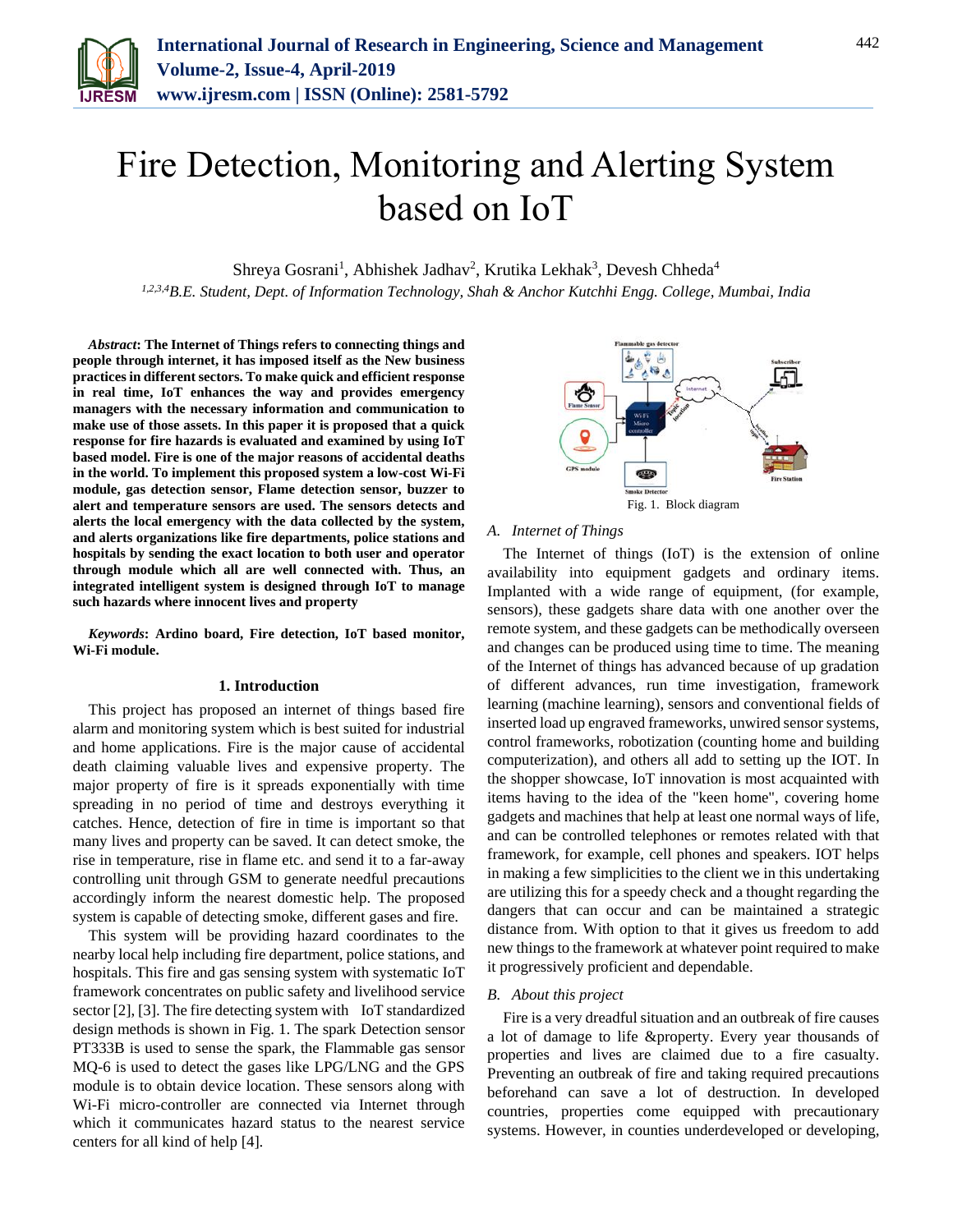

no such facility prevails. The system that we aim to develop will act as a precautionary measure to alert and thus prevent any further casualties. Since this system is highly cost efficient, deploying it will be economical and affordable. With this system, we aim to create a safe environment at homes, workplaces, universities and public places. The main constraint was to keep the system cost efficient so that maximum advantage can be made of it. Since it is economical, installation of the device can be done to assure safety of live and property.

#### *C. Billing if the overall system*

| Table |  |
|-------|--|
|       |  |

| Overall budget                 |  |                      |  |  |
|--------------------------------|--|----------------------|--|--|
| Component                      |  | Quantity Cost(In Rs) |  |  |
| LM35                           |  | 80                   |  |  |
| <b>Infrarred Sensor PT333b</b> |  | 55                   |  |  |
| MQ6                            |  | 150                  |  |  |
| Adapter                        |  | 200                  |  |  |
| <b>Buzzer</b>                  |  | 60                   |  |  |
| Aurdino                        |  | 350                  |  |  |
| 16*2 LCD Display               |  | 230                  |  |  |

### **2. Experimental Setup and Working**

In this framework, we have sensors LM35 and MQ6 inserted in the Arduino board. The LM35 is a temperature sensor. The LM35 sensor gives exact readings at room temperature. The smoke sensor utilized is MQ6 which recognizes smoke. It is a nonexclusive gas sensor. It is effectively ready to recognize LPG, iso-butane, propane, Hydrogen, smoke methane. One of the significant points of interest of this sensor is its high affectability and quick reaction time. The yield of the sensor depends on the power of gas. A small scale controller goes about as the focal handling unit, which takes the qualities evaluated by these sensors as the contribution for further preparing. Each framework is fused with a bell. The whole framework is associated with a Wi-Fi module so as to have the capacity to exchange information from the sensors onto diverse frameworks. Every framework has an exceptional Identification number. Alongside the ID, clients are additionally required to give fundamental subtleties as for the area of framework establishment, contact subtleties and Login certifications.



Fig. 2. Readings of Setup

Contact subtleties are utilized in case of a crisis. We have likewise built up a site for cutting edge wellbeing reason and to guarantee sharpness. The site is for the nearby specialists of local group of fire-fighters to screen the frameworks and their movement. It goes about as a warning stage.

The sensors in the framework will gain information and continually continue sending it crosswise over to this site with the assistance of the Wi-Fi module. The dependable specialists will almost certainly keep themselves refreshed with the status at every area. Each time there is a noteworthy change in the esteem caught by the sensors, an alarm will be sent crosswise over to the local group of fire-fighters just as to the number enrolled alongside the framework. Ready will be sent when the limit esteem is crossed. If there should be an occurrence of an outrageous ascent in temperature or gas levels, the sensors get initiated and quickly an alarm as warning on the site gotten to by local group of fire-fighters is sent. The local group of firefighters is then foreseen to send help at the most punctual since area will be enrolled with them. The focal local group of firefighters will at that point send a prompt alarm to the closest flame station to the spot of mishap. Close by an alarm is likewise sent to the closest medical clinic to send crisis help in the event of any setbacks.



Fig. 3. Experimental setup

## **3. Hardware aspects**

#### *A. Gas sensor (MQ6)*

MQ-06 is used to detect inflammable gases in the system. All the gases that emit carbon dioxide in the air after inflating gets detected by the sensor. These sensor has threshold value when crossed they give a notification. For gas where Au and Pt are used as an electrode, Ni-Cr alloy is used for heater coil.



Fig. 4. Image of Gas sensor

#### *B. Spark Sensor*

Detects the ignition of the light when there is some spark in through wires or some inflammable system. Pt333B is the sensing component. The Module is LM358.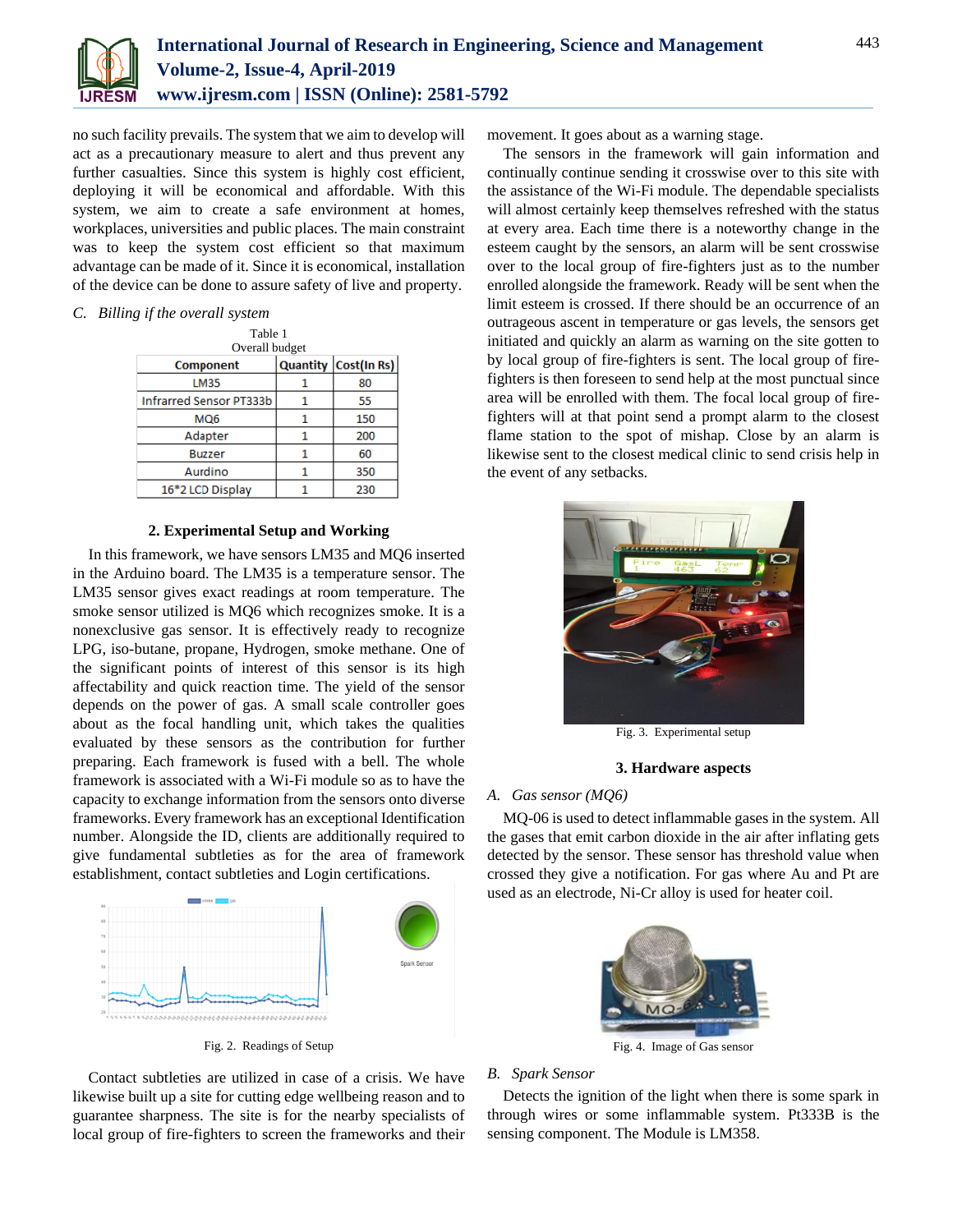



Fig. 5. Spark sensor

## *C. Arduino Uno Board*

The Arduino Uno is a microcontroller board on which we have connected the used sensors at the end Wi-Fi module is mounted on it. Then it is connected to the website for further process.



## *D. Temperature sensor (LM-35)*





Fig. 7. Image of temperature sensor

*E. Wi-Fi module (ESP8266)*



Fig. 8. Wi-Fi module ESP8266

Wi-Fi module is used to send data through wireless network to the system and web application and then it gets all the data from the sensors and gives a notification to the web application. The ESP8266 is a minimal effort Wi-Fi microchip with full TCP/IP stack and microcontroller capability. This little module enables microcontrollers to interface with a Wi-Fi system and make basic TCP/IP associations utilizing Hayes-style

commands. The ESP8285 is an ESP8266 with 1 MiB of inherent glimmer, taking into account single-chip gadgets equipped for associating with Wi-Fi.

## **4. Software aspects**

In this task we utilized distinctive programming methods to construct a code for the Arduino board. Here Arduino board reads the data given by the system and sends the information to site and to client through Wi-Fi module. For the Chart and spark sensor indicator we utilized Php language (Personal home page). Other language utilized were html and CSS to make the page and site additionally appealing.

Arduino board: software is used to write programs that can be embedded onto the board. It is available for many operating systems like Windows, Linux, Mac OS X, Portable IDE. It is an open source platform for electronics design, and very easy tool to use for both hardware and software. Arduino IDE comes with few advantages like fast prototyping and also helps the students who don't have any prior knowledge in electronics and software programming. It provides flexible, simple and clear programming environment for beginners.

## **5. Conclusion**

Fire breakouts create serious health and Infrastructure hazard, associated with it is unavoidable injuries or loss of lives in one hand, partial or complete damage to properties. This loss is inestimably enormous; hence this paper proposes the development of IOT based fire department alerting system. This model constantly monitoring the fire signal and will send warning to alert the user and nearest fire station. This application targets people who don't have someone to be at home, office or any other workplace so when they away from their place they are notified about the fire problems if any. Using this application will help these people as they will be informed quickly about the incident and also the nearest fire department will be notified in an effective way. The application has a notification feature which notifies the user and the nearest fire station plus the domestic help so that a quick action can be taken. It is also very efficient and hence very easy to use. This system has tried to solve almost every problem related to the safety of homes and its assets.

## **6. Future scope**

The framework which we have assembled is only one single unit for testing reason; the equivalent should be possible on a substantial scale. The framework can be actualized by including different new highlights, for example, camera. Including a Camera will give a reasonable image of the site of mishap in this manner enabling policeman to get the outcomes quick and as that issue even suspects. It can likewise be utilized for review purposes in future and to keep comparative mishaps from occurring. What's more, the framework can naturally gauge the power of flame so local group of fire-fighters station can realize